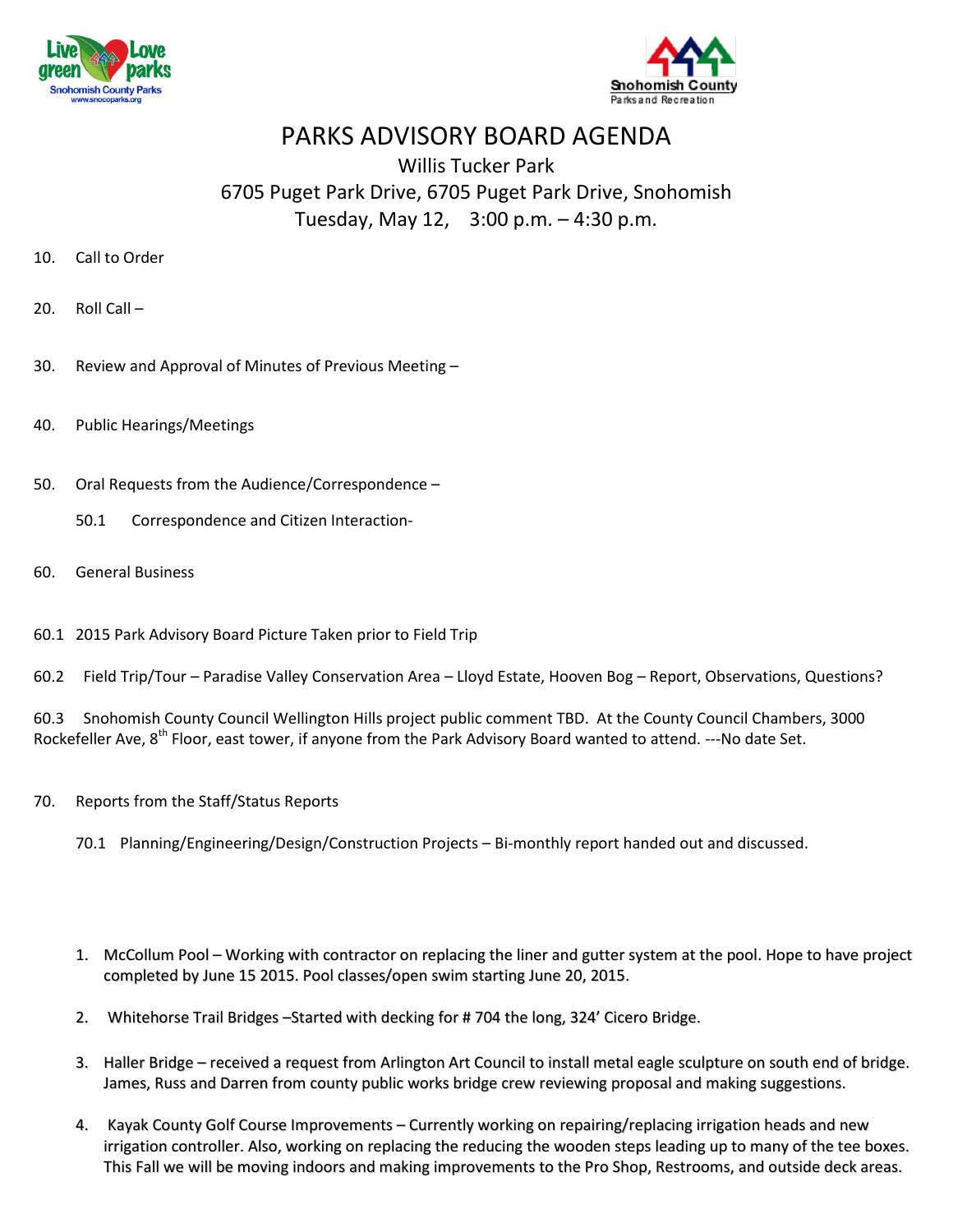- 5. Partnership with Community Transit.- Park Advertising opportunities on buses, bus kiosks, etc.
	- Bike to Work Day also partner with Cascade Bicycle Club Friday, May 15, 6am 9am -John, Rob, and Melissa, and Don Kusler, helping us out at Pine and Maple and Marysville Park and Ride – Thank You!
	- Movies in the Park July 23, Planes, Fire and Rescue CT main event sponsor
	- Bike Bash McCollum Park, Saturday, July 25, 10am 3pm with Cascade Bike Club, BMX, YMCA, etc.
	- National Night Out Co-Sponsor of the event with Snohomish County
- 6. March 11 Going out to bid for Willis Tucker Park East build out. Re-bid Project came in under budget…. Scheduled work June – December 2015. Two hundred paved parking stalls, two picnic shelters, four sand volleyball courts, water to off leash dog area.

70.2Park Director's Time (Tom Teigen with Help from Russ Bosanko)

- Parks Director Tom Teigen mentioned that he and the Fairgrounds Manager will be presenting to the county council the proposed master plan for the Fairgrounds.
- $\bullet$

80. Message from the Board - Around the Table

Rob Putnam – No report

Robert McCarty – No report

Melissa Marzolf – No report

John Ewald – No report

John Briney – Not present

Valerie Stevens – No report

Steve Yandl – No report

Debbie Carlson – Gould – No report